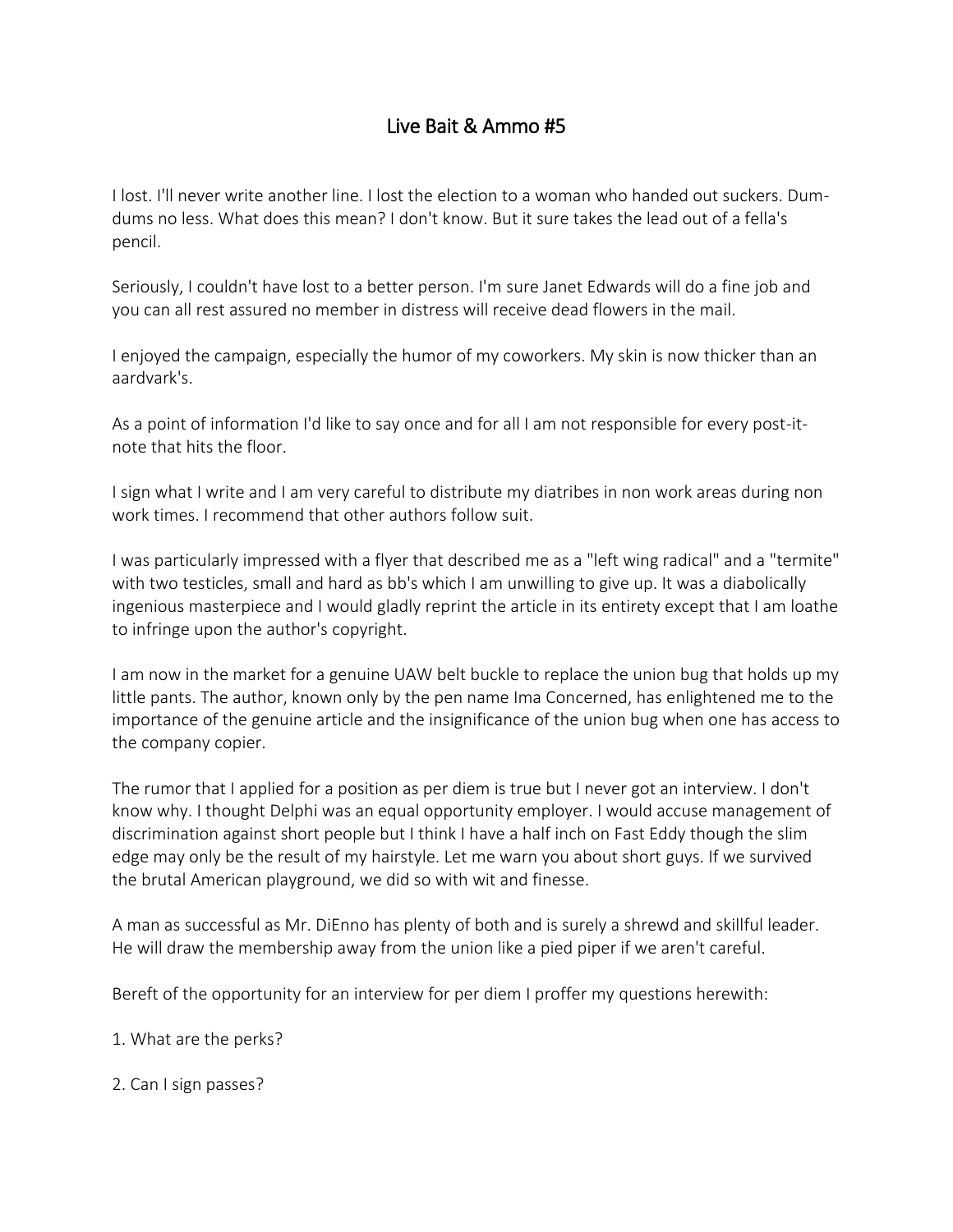- 3. Will I get a password into the computer system?
- 4. Can I still call my committeeman if I get into trouble?
- 5. Do I have to relinquish any body parts?

## \* \* \* \* \* \* \* \* \* \* \* \*

Most of the feedback to Live B&A has been positive, but some people question how I can claim loyalty to the Union when I criticize the Union.

In response I paraphrase Mark Twain: loyalty to the people always, loyalty to union leaders when they deserve it. Every one of us who pays dues has a right to speak their mind. If solidarity means silence and blind obedience, we're all headed over the cliff. Especially when you consider the Ad. Caucus' only strategy is cooperation with management.

The Ad. Caucus exerts so much power and influence within the UAW that we have come to believe they are bosses. Union leaders are not bosses. We pay them. The trouble is, a crafty servant controls the master like an addiction. We have been serviced into blissful stupidity and we have relinquished the power to govern ourselves and to demand accountability from our elected leaders.

I don't agree with everything the Ad. Caucus says. I don't agree with everything New Directions says. I don't agree with everything I say after I think about it sometimes.

The point is: we must support free speech, free press, and the free exchange of ideas if we are to have any integrity as a democratic institution. The Corporation does not permit dissent. The Labor Movement was built on dissent and the UAW was founded by a bunch of outspoken troublemakers.

Some people have suggested that I should fear retaliation from the union, the company, or both. I am not that cynical. (Yet) I still believe the UAW is a reputable union. On the other hand I do not trust GM at all. Historically the UAW has defended the rights of Labor. Historically the Corporation has threatened, attacked, and undermined the health, safety, and economic security of working people.

Throughout all the talk of partnership there rings a hollow sound, cold and ominous as the barrel of a gun. Despite all the props and promotional blitzkrieg, management does not speak from a platform of credibility. Experience confirms our disbelief. Too many of us have been laid off, shut down, and sold.

Capital expects a return on investment. So does Labor. We have a right to expect a just return on the investment of our time and labor. We have a right to expect a fair pension. As yet we Delphites have received no solid assurance that our pension expectations will be met.